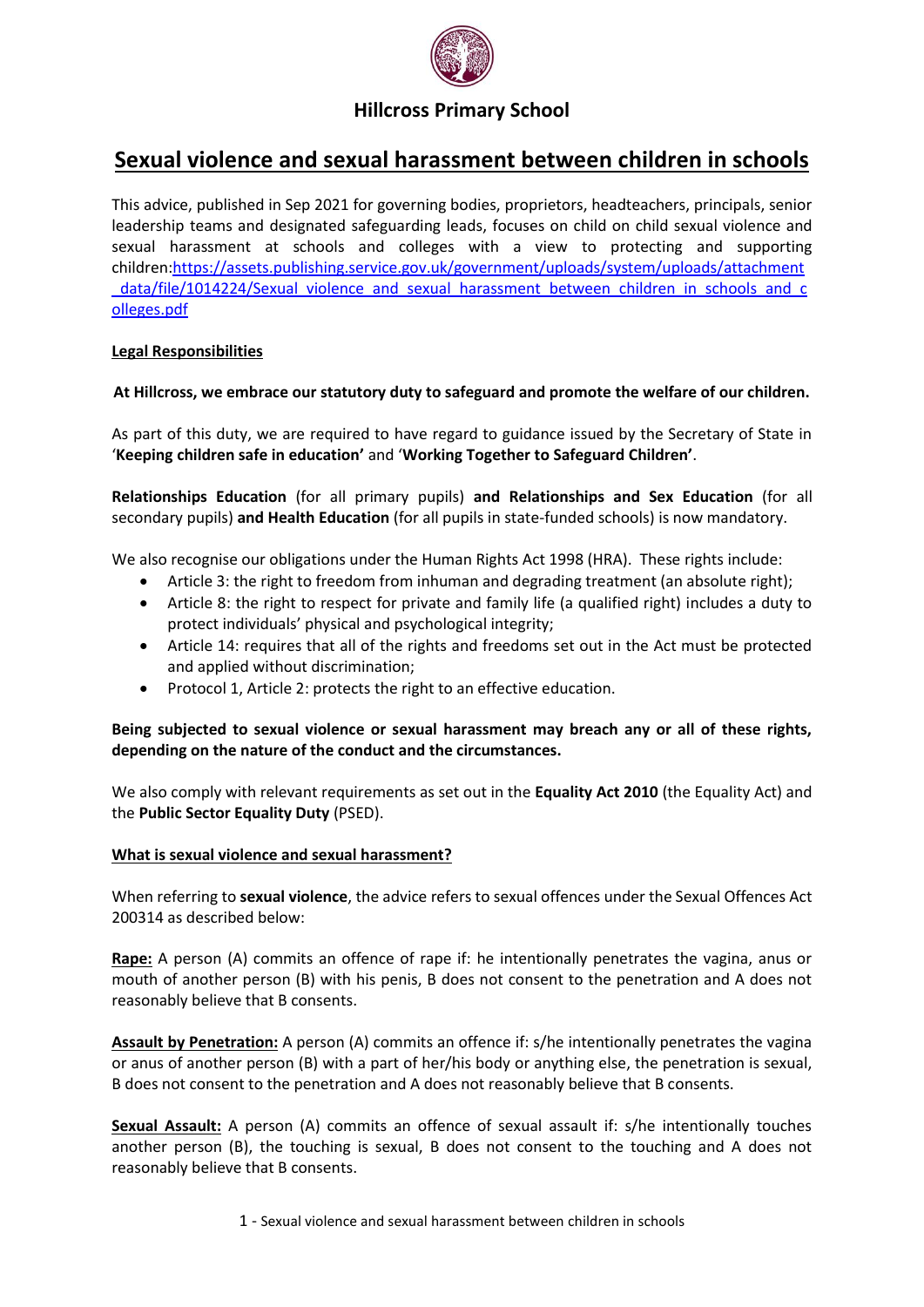

**Causing someone to engage in sexual activity without consent:** A person (A) commits an offence if: s/he intentionally causes another person (B) to engage in an activity, the activity is sexual, B does not consent to engaging in the activity, and A does not reasonably believe that B consents. (This could include forcing someone to strip, touch themselves sexually, or to engage in sexual activity with a third party.)

### When referring to **sexual harassment** the guidance refers to this as:

*'unwanted conduct of a sexual nature' that can occur online and offline and both inside and outside of school/college'… Sexual harassment is likely to: violate a child's dignity, and/or make them feel intimidated, degraded or humiliated and/or create a hostile, offensive or sexualised environment.'* 

The following is not an exhaustive list but sexual harassment can include:

- sexual comments, such as: telling sexual stories, making lewd comments, making sexual remarks about clothes and appearance and calling someone sexualised names;
- sexual "jokes" or taunting;
- physical behaviour, such as: deliberately brushing against someone, interfering with someone's clothes and displaying pictures, photos or drawings of a sexual nature;
- online sexual harassment. This may be standalone, or part of a wider pattern of sexual harassment and/or sexual violence. It may include:
	- $\circ$  consensual and non-consensual sharing of nude and semi-nude images and/or videos
	- o sexualised online bullying;
	- o unwanted sexual comments and messages, including, on social media;
	- o sexual exploitation; coercion and threats.

The guidance also sets out the following:

- Sexual violence and sexual harassment can occur between two children of any age and sex from primary through to secondary stage and into colleges. It can occur through a group of children sexually assaulting or sexually harassing a single child or group of children. Sexual violence and sexual harassment exist on a continuum and may overlap; they can occur online and face to face (both physically and verbally) and are never acceptable.
- Children who are victims of sexual violence and sexual harassment, wherever it happens, will likely find the experience stressful and distressing. This will, in all likelihood, adversely affect their educational attainment and will be exacerbated if the alleged perpetrator(s) attends the same school or college.

### **How do we minimise the risk of it occurring at Hillcross?**

### **At Hillcross all staff working with children maintain an attitude of 'it could happen here'. We will respond appropriately to all reports and concerns, including those outside of school, or online.**

- Our **school values** of Aspiration, Challenge, Collaboration, Respect and Responsibility are upheld by all members of our community which help create an environment where all children at our school are supportive and respectful of each other. This is underpinned by our **school behaviour policy**.
- $\checkmark$  We recognise that preventative education is crucial and we teach our children about safeguarding and child protection explicitly within our **PSHE curriculum** (which incorporates the **Relationships, Sex and Health Education** curriculum) as well as across other subject areas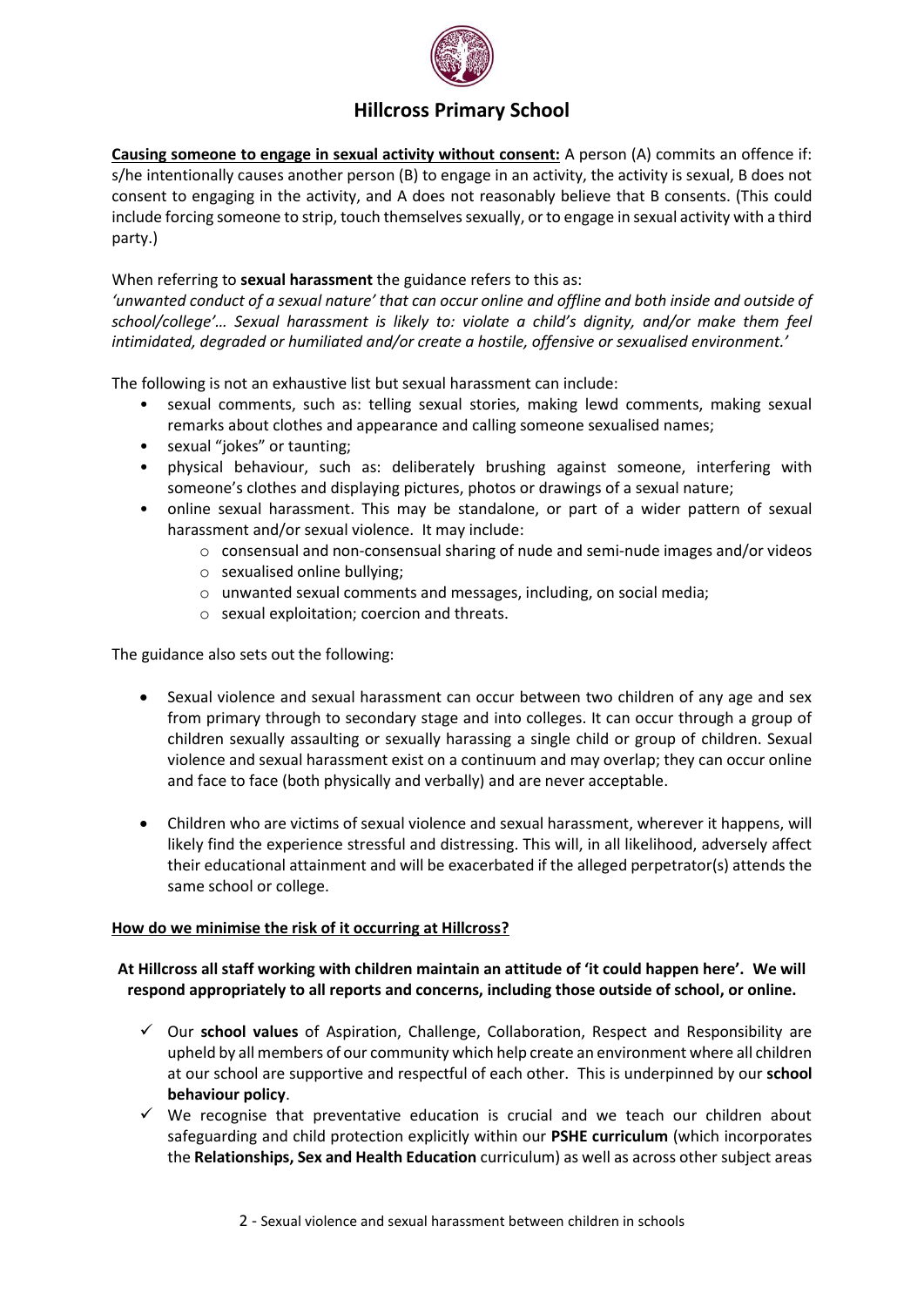

as appropriate. This includes how to stay safe online and is underpinned by our **Nurturing Positive Attachments** and **Emotional Intelligence** programmes.

- $\circ$  Our children are taught that all relationships (e.g. friends, family, online) can be supported by being kind, considerate and respectful, including the use of respectful language; being honest; listening to each other; respecting personal space, privacy and boundaries; accepting each other's differences; focussing on the good things in each other; and praising each other on their achievements
- $\checkmark$  Social media can be a forum for sexual harassment and is very likely to play a central role in the fall out from any incident or alleged incident. In addition to our own online safety curriculum, we work with an organisation called **Growth Against Violence (GAV)** who run workshops with children in Year 5 and Year 6 about which include using social media safely.

We have a **zero-tolerance approach to sexual violence and sexual harassment** and it is never acceptable, and it will not be tolerated.

- It is never passed off as "banter", "just having a laugh", "part of growing up" or "boys being boys".
- $\checkmark$  We challenge physical behaviour (potentially criminal in nature), such as grabbing bottoms, breasts and genitalia, pulling down trousers, flicking bras and lifting up skirts.
- $\checkmark$  We always address inappropriate behaviour (even if it appears to be relatively innocuous) can be an important intervention that helps prevent problematic, abusive and/or violent behaviour in the future.
- $\checkmark$  We understand that sexual violence and sexual harassment can be driven by wider societal factors beyond the school, such as everyday sexist stereotypes and everyday sexist language. These are challenged and will not be tolerated.
- $\checkmark$  DSLs closely monitor behaviour incidents and safeguarding concerns to ascertain if there are any elements of sexual violence or sexual harassment.
- $\checkmark$  We encourage and foster healthy and respectful relationships between boys and girls in a range of ways including through our Relationships, Sex and Health Education curriculum.
- $\checkmark$  Systems are in place that are well promoted, easily understood and easily accessible for children to confidently report abuse, sexual violence and sexual harassment.
- $\checkmark$  Children know their concerns will be treated seriously, and that they can safely express their views and give feedback.

### **What to do when it does occur or is alleged to have occurred**

At Hillcross we recognise that reports of sexual violence and sexual harassment are extremely complex to manage. It is essential that victims are protected, offered appropriate support and every effort is made to ensure their education is not disrupted. We also recognise that it is important that other children, staff and parents are also supported and protected as appropriate.

At Hillcross:

- $\triangleright$  Allegations/incidents of sexual violence and sexual harassment will be managed in line with existing policies with particular reference to the Safeguarding and Children Protection Policy and the Behaviour Policy.
- $\triangleright$  For more complex needs, or where there are child protection concerns a referral to children's social care should be made. The police will be important partners where a crime might have been committed.
- $\triangleright$  Confidentiality for all involved is maintained throughout.
- $\triangleright$  Accurate records are kept.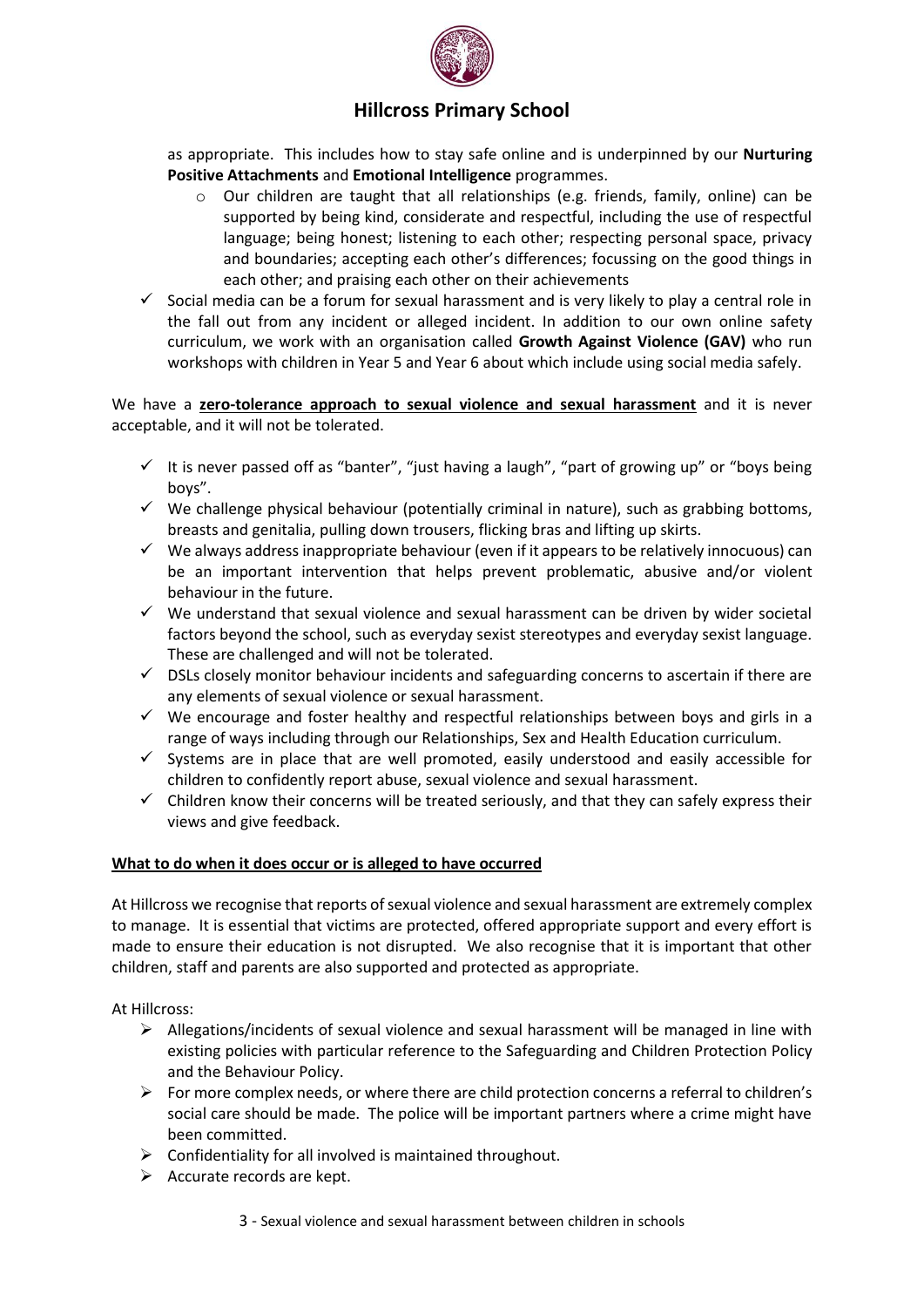

 Designated Safeguarding Leads (DSLs), including Deputy DSLs, closely liaise with all appropriate adults who work regularly the children e.g. the class teacher, a key worker, the SENDCO.

### **The immediate response to a report**

Our initial response to a report from a child is incredibly important. How the school or college respond to a report can encourage or undermine the confidence of future victims of sexual violence and sexual harassment to report or come forward.

All victims are reassured that they are being taken seriously and that they will be supported and kept safe. At Hillcross a victim will never be given the impression that they are creating a problem by reporting sexual violence or sexual harassment. Nor will a victim ever be made to feel ashamed for making a report or their experience minimalised.

### **Responding to the report**

- **We will follow the same principles and procedures when dealing with all safeguarding disclosures** including not promising confidentiality, being supportive and respectful, listening carefully, only asking open questions, considering the best way to record the report and only recording the facts as they are presented.
- Allegations/incidents of sexual violence and sexual harassment are **immediately shared with a DSL.**
- $\triangleright$  If possible, there will be two members of staff present when managing reports (with at least one of them being a DSL.
- $\triangleright$  Where the report includes an online element, staff will be aware of their responsibilities in relation to searching screening and confiscation advice (for schools) and the UKCIS Sharing nudes and semi-nudes: advice for education settings working with children and young people. **The key consideration is for staff not to view or forward illegal images of a child** and the guidance provides more details on what to do when viewing an image is unavoidable.
- $\triangleright$  If there are devices in school containing any evidence they will be confiscated in order to preserve this and handed to the police for inspection.
- $\triangleright$  If the victim requests that the information is not shared, the DSL will balance the victim's wishes against their duty to protect the victim and other children. The basic safeguarding principle 'if a child is at risk of harm, is in immediate danger, or has been harmed' will be applied and, if this is the case, a referral will be made to children's social care and/or the police as appropriate.
- **Parents or carers will normally be informed.** The exception to this rule is if there is a reason to believe informing a parent or carer will put a child at additional risk.
- $\triangleright$  In most instances, we engage with both the victim's and the alleged perpetrator's parents or carers when there has been a report of sexual violence (this might not be necessary or proportional in the case of sexual harassment and will be considered on a case-by-case basis). We may not be able to share all the information that we hold to the respective parents or carers about the other child involved. We will work with relevant agencies to ensure a consistent approach is taken to information sharing.
- $\triangleright$  We meet with parents or carers with the victim present to discuss what arrangements are being put in place to safeguard the victim and understand their wishes in terms of support they may need and how the report will be progressed.
- $\triangleright$  We will also meet with alleged perpetrator's parents or carers to discuss any arrangements that are being put into place that impact an alleged perpetrator, such as, for example, moving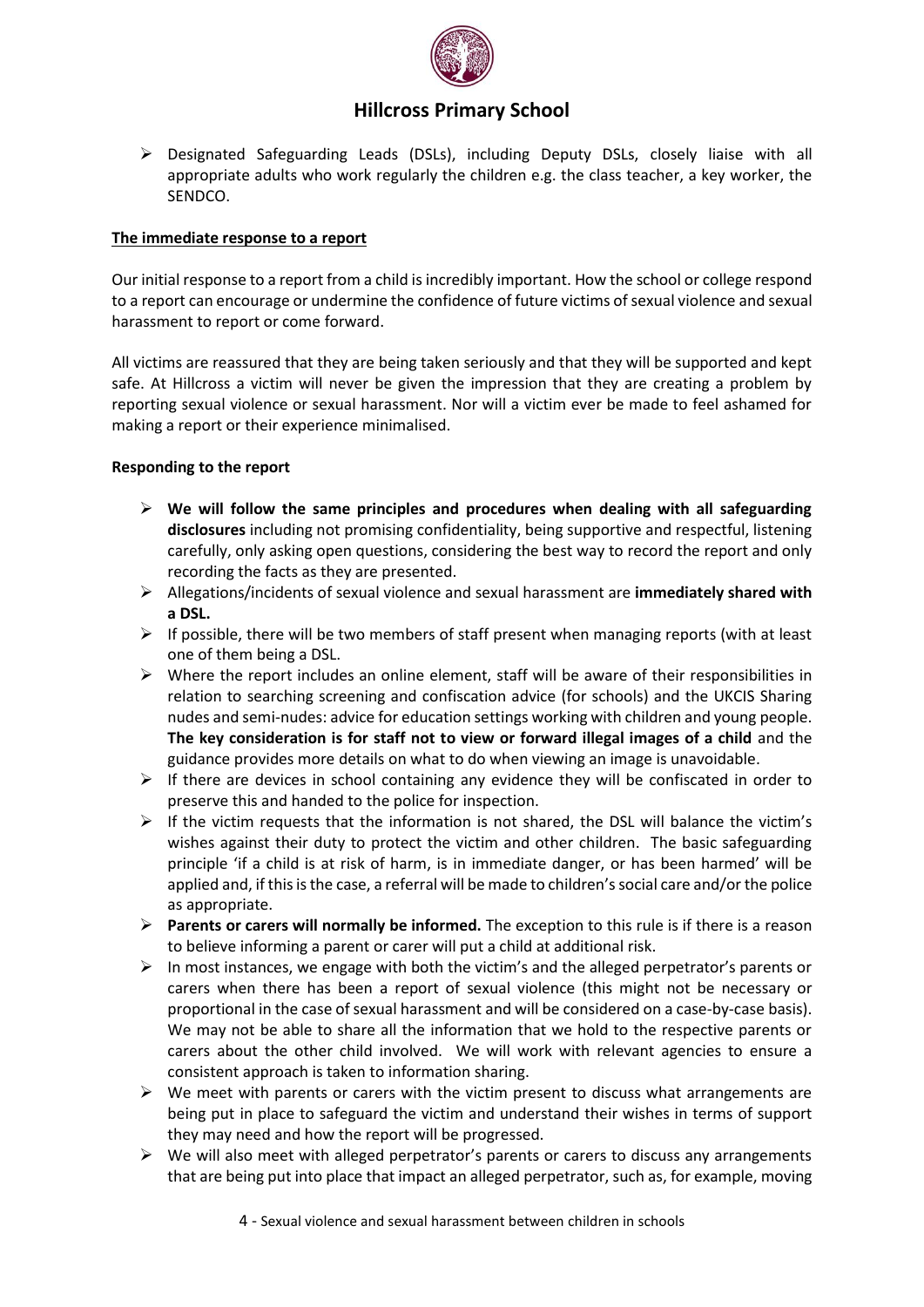

them out of classes with the victim and what this means for their education. The reason behind any decisions will be explained.

- $\triangleright$  Support for the alleged perpetrator will also be discussed as appropriate as well as any disciplinary sanctions that will be implemented. We recognise that a child abusing another child may be a sign they have been abused themselves or a sign of wider issues that require addressing within the culture of the school, college or their life outside of school. **Taking disciplinary action and providing appropriate support will usually occur at the same time.**
- $\triangleright$  We do all we reasonably can to protect the anonymity of any children involved in any report of sexual violence or sexual harassment. Amongst other things, this will mean carefully considering, based on the nature of the report, which staff should know about the report and any support that will be put in place for the children involved. We also consider the potential impact of social media in facilitating the spreading of rumours and exposing victims' identities.

### **Risk Assessment**

- $\triangleright$  When there has been a report of sexual violence, the DSL will make an immediate risk and needs assessment. Where there has been a report of sexual harassment, the need for a risk assessment will be considered on a case-by-case basis.
- $\triangleright$  The risk and needs assessment will consider:
- $\triangleright$  the victim, especially their protection and support; whether there may have been other victims, the alleged perpetrator(s); and all the other children at the school. The focus will be on the risks posed to all children and any actions that need to be taken, or safety measures put in place, to protect them and keep them safe from the alleged perpetrator(s), or from future harms. Risk assessments will be kept under review.

### **Action following a report of sexual violence and/or sexual harassment**

Consideration will be given as to how best to support and protect the victim and the alleged perpetrator(s) (and any other children involved/impacted). We will be proportionate in our response. Support (and sanctions) should be considered on a case-by-case basis.

### **Key Considerations:**

- The proximity of the victim and alleged perpetrator(s) including considerations regarding shared classes and sharing school premises, should be considered immediately.
- When to inform the alleged perpetrator(s) will be a decision that is carefully considered. This will often involve liaison with relevant agencies such as children's social care and/or the police.

There are four likely scenarios we consider when managing any reports of sexual violence and/or sexual harassment.

- 1. **Manage Internally** in some cases of sexual harassment, for example, one-off incidents, we may take the view that the children concerned are not in need of early help or require referrals to be made to statutory services and that it would be appropriate to handle the incident internally, perhaps through utilising their behaviour and bullying policies and by providing pastoral support.
- 2. **Early Help**  we may decide that the children involved do not require referral to statutory services but may benefit from early help. Early help means providing support as soon as a problem emerges, at any point in a child's life. Early help can be particularly useful to address nonviolent HSB and may prevent escalation of sexual violence.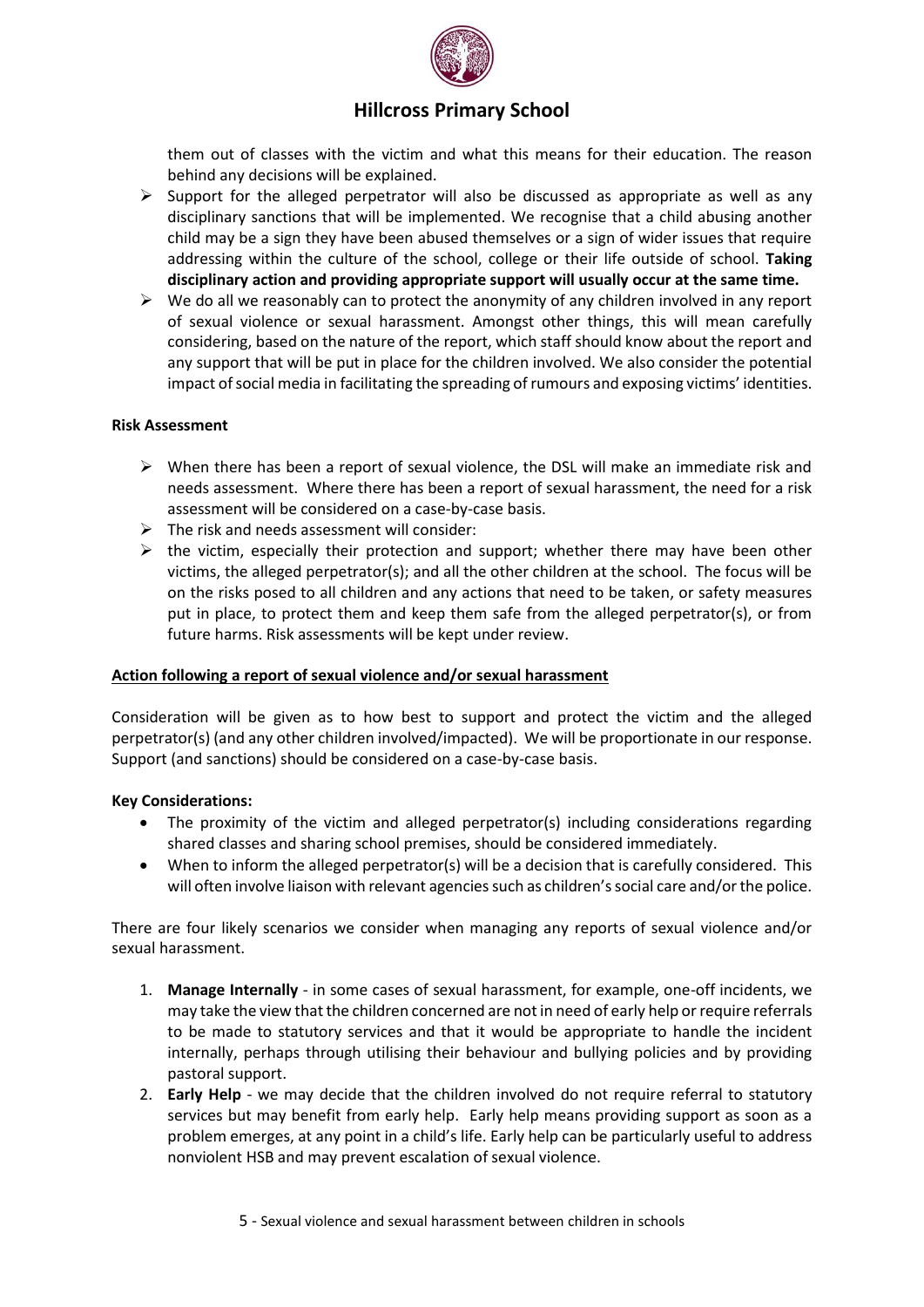

*Early help and the option to manage a report internally may not be mutually exclusive: we may manage internally and seek early help for both the victim and perpetrator(s).*

- 3. **Referral to children's social care -** where a child has been harmed, is at risk of harm, or is in immediate danger, schools and colleges should make a referral to local children's social care.
- 4. **Reporting to the police -** where a report of rape, assault by penetration or sexual assault is made, the starting point is this should be passed on to the police. Whilst the age of criminal responsibility is ten, if the alleged perpetrator is under ten, the starting principle of reporting to the police remains. The police will take a welfare, rather than a criminal justice, approach.

Before deciding on the actions to take following a report, DSLs will consider:

- the wishes of the victim in terms of how they want to proceed. This is especially important in the context of sexual violence and sexual harassment. Victims should be given as much control as is reasonably possible over decisions regarding how any investigation will be progressed and any support that they will be offered. This will however need to be balanced with the school or college's duty and responsibilities to protect other children;
- the nature of the alleged incident(s), including: whether a crime may have been committed and/or whether HSB has been displayed (as set out on paragraphs 18- 22);
- the ages of the children involved;
- the developmental stages of the children involved;
- any power imbalance between the children. For example, is an alleged perpetrator significantly older, more mature or more confident? Does the victim have a disability or learning difficulty?
- if the alleged incident is a one-off or a sustained pattern of abuse (sexual abuse can be accompanied by other forms of abuse and a sustained pattern may not just be of a sexual nature);
- that sexual violence and sexual harassment can take place within intimate personal relationships between peers;
- if there are there ongoing risks to the victim, other children, adult students or school or college staff?
- other related issues and wider context, including any links to child sexual exploitation and child criminal exploitation.

Ultimately, any decisions we make with regard to responding to allegations/incidents will be made on a case-by-case basis, with the DSL taking a leading role, using their professional judgement, and being supported by other agencies, such as children's social care and the police as required. As always we will act in the best interests of all the children involved.

### **Ongoing Response**

We will maintain arrangements to protect and support the victim for as long as necessary, continuing to work with children's social care and other agencies as required. We recognise that this may change over time. The needs and wishes of the victim will be paramount (along with protecting the child) in any responses so that they feel in as much control of the process as is reasonably possible. Wherever possible, the victim if they wish, will be able to continue in their normal routine. Overall, the priority will be to make the victim's daily experience as normal as possible, so that the school is a safe space for them.

We will offer appropriate support to children who have witnessed sexual violence or sexual harassment.